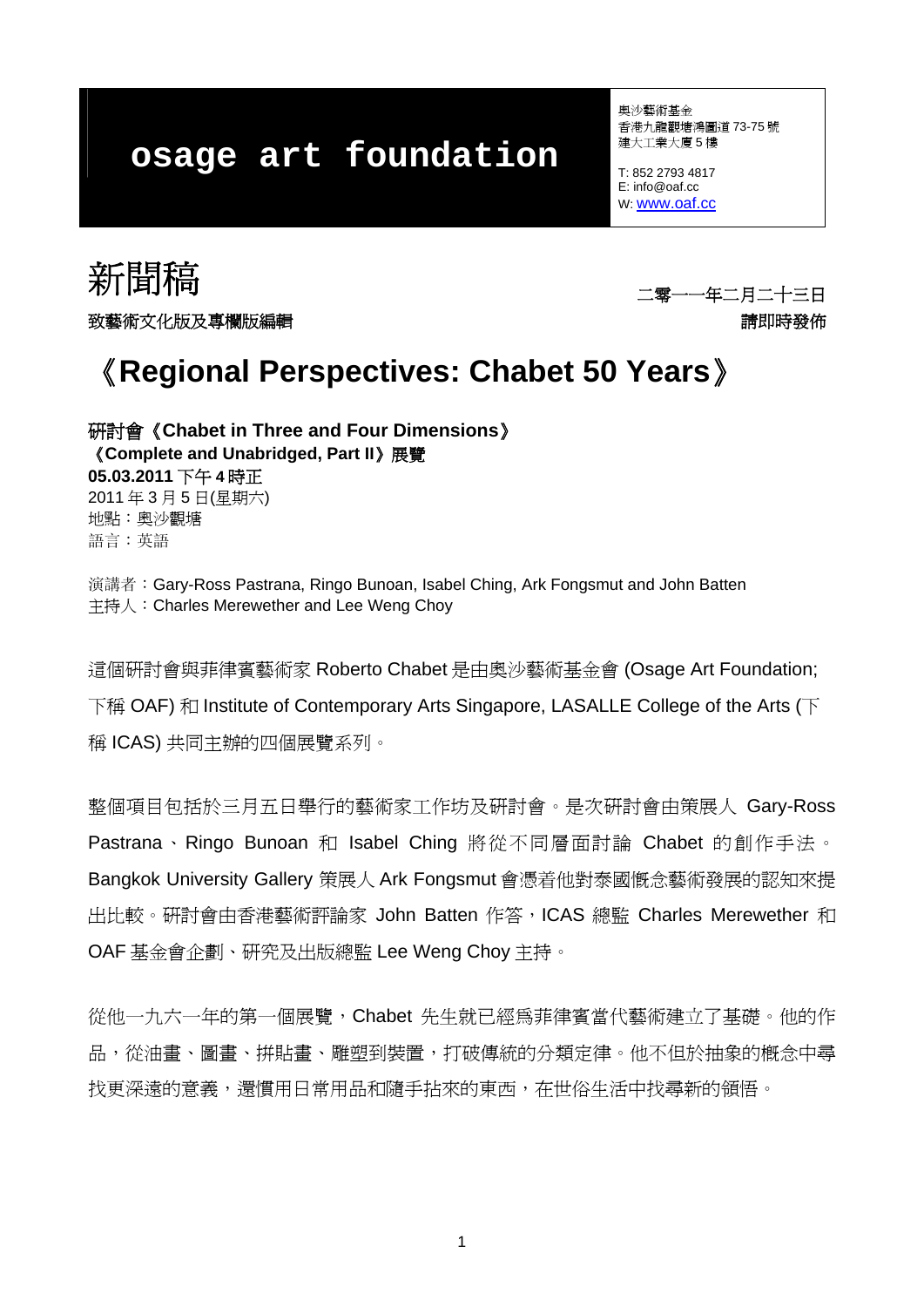《**To Be Continued**》、《**Intermediate Geography**》、《**Complete & Unabridged, Part I**》和《**Complete & Unabridged, Part II**》主要展出 Chabet 先生以及八十多位曾被他 教育和深受其影響的著名及新晉菲律賓藝術家的作品。



Roberto Chabet, **COMPLETE & UNABRIDGED**, 2010, Neon, plywood, metal bracket, transformer, 488cm X 30cm X 17cm

上述均為大型展覽項目《**Chabet 50 Years**》的一部分; 是 King Kong Art Projects Unlimited 2011 - 2012 系列展覽之一。並於新加坡,馬尼拉及香港多個城市先後舉行。目的是表揚 Chabet 先生五十多年來在概念藝術方面的精湛造詣,為菲律賓的概念藝術發展奠下穩健的 基礎。

亞洲文化協會 Asian Cultural Council 是這次研討會的主要贊助商和展覽系列中其中一個協 辦機構。於一九六七年,Chabet 先生曾是首批獲亞洲文化協會支持及資助的菲律賓藝術 家;當年他在協會贊助下,前往美國參觀和學習當地博物館日常實務的管理模式。

–完 –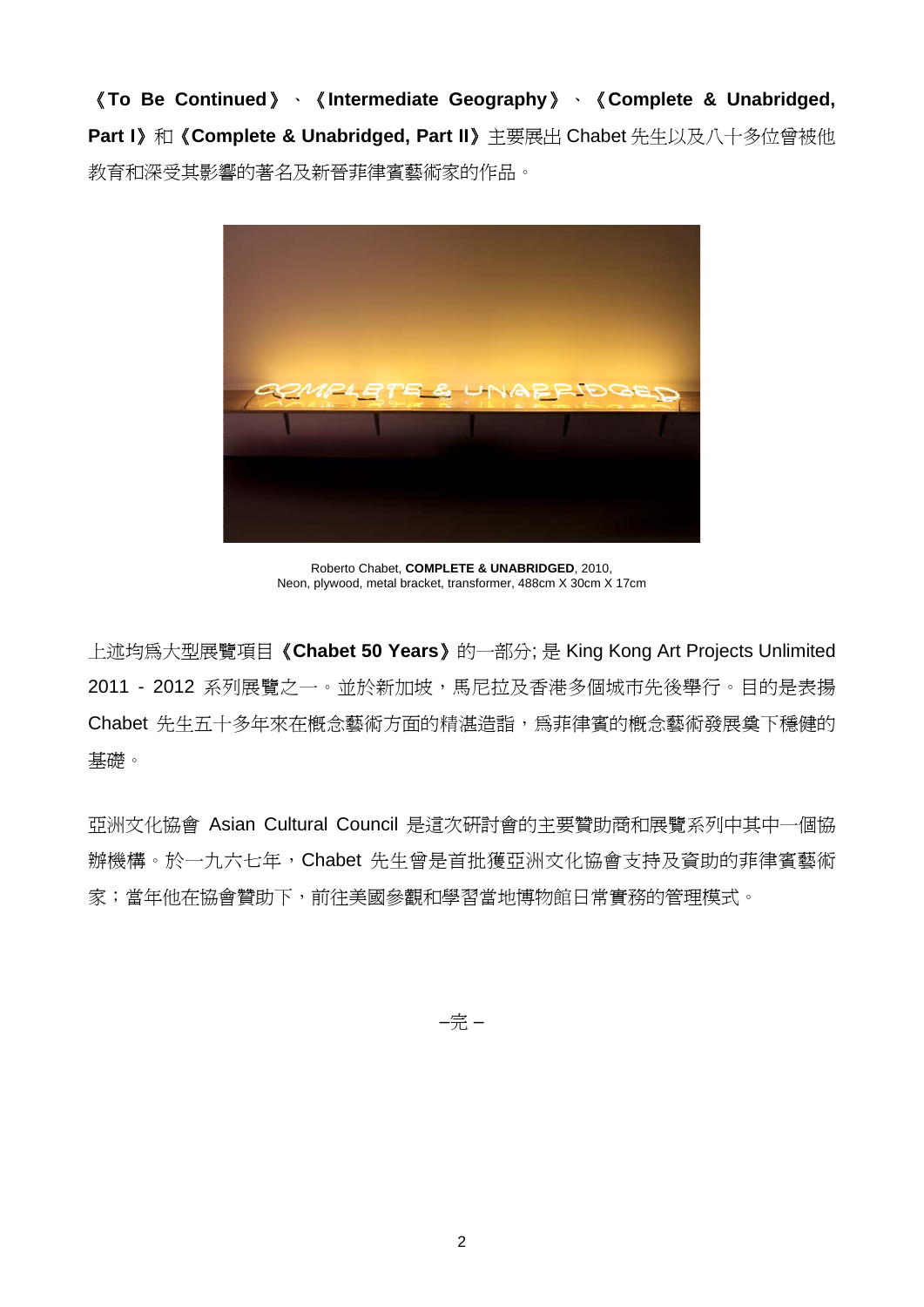# 關於《**To Be Continued**》(已完畢)

| 藝術家:  | Roberto Chabet                                                               |
|-------|------------------------------------------------------------------------------|
| 策展人:  | Nilo Ilarde, Ringo Bunoan & Isabel Ching                                     |
| 展覽地點: | Institute of Contemporary Arts Singapore (ICAS), LASALLE College of the Arts |
| 地址:   | 1 McNally Street, Singapore 187940                                           |
| 展期:   | 2011年1月14日至2011年2月11日                                                        |
| 開幕酒會: | 2011年1月13日(星期四)下午6時30分                                                       |

### 配套活動: 策展人對話(已完畢)

| 日期: | 2011年1月14日(星期五)                                                        |
|-----|------------------------------------------------------------------------|
| 時間: | 下午4時正                                                                  |
| 地點: | Room #F201, LASALLE College of the Arts                                |
| 地址: | 1 McNally Street, Singapore 187940                                     |
| 語言: | 英語                                                                     |
| 講者: | 演講者:                                                                   |
|     | Ringo Bunoan - <i>藝術家、策展人、文學家及研究員</i>                                  |
|     | <b>Isabel Ching</b> - 策展人及 LASALLE College of the Arts 亞洲藝術歷史學系碩士班兼職導師 |
|     | 主持人:                                                                   |
|     | Charles Merewether - Institute of Contemporary Arts Singapore 總監       |
|     | Lee Weng Choy - 奧沙藝術基金計劃、研究及出版總監                                       |
|     |                                                                        |

# 關於《**Complete & Unabridged, Part I** 》

| 藝術家:  | Agnes Arellano   Bernardo Pacquing   Bert Antonio   Crispin Villanueva Jr.   Dan  |
|-------|-----------------------------------------------------------------------------------|
|       | Raralio   Elaine Roberto-Navas   Felix Bacolor   Francesca Enriquez   Gaston      |
|       | Damag   Gerardo Tan   Jet Melencio   Jojo Serrano   Jonathan Olazo   Juan         |
|       | Alcazaren   Juni Salvador   Lani Maestro   Mona Santos   Nilo Ilarde   Pardo de   |
|       | Leon   Popo San Pascual   Raul Rodriguez   RM de Leon   Roberto Chabet   Rock     |
|       | Drilon   Ronald Achacoso   Soler Santos   Retired Artist   Trek Valdizno   Waling |
|       | Waling Gorospe   Yolanda Perez-Johnson                                            |
| 策展人:  | Nilo Ilarde, Ringo Bunoan & Isabel Ching                                          |
| 展覽地點: | Institute of Contemporary Arts Singapore (ICAS), LASALLE College of the Arts      |
| 地址:   | 1 McNally Street, Singapore 187940                                                |
| 展期:   | 2011年2月18日至2011年3月26日                                                             |
| 開幕酒會: | 2011年2月17日(星期四)下午6時30分                                                            |
| 電話:   | $(+65)$ 6496 5070                                                                 |

配套活動: 藝術家講座(已完畢)

| 日期:  | 2011年2月18日(星期五)                                                              |
|------|------------------------------------------------------------------------------|
| 時間:  | 下午4時正                                                                        |
| 地點:  | Room F202, Block F, Level 2                                                  |
|      | Institute of Contemporary Arts Singapore (ICAS), LASALLE College of the Arts |
| 地址:  | 1 McNally Street, Singapore 187940                                           |
| 語言:  | 英語                                                                           |
| 藝術家: | Lani Maestro - <i>藝術家</i>                                                    |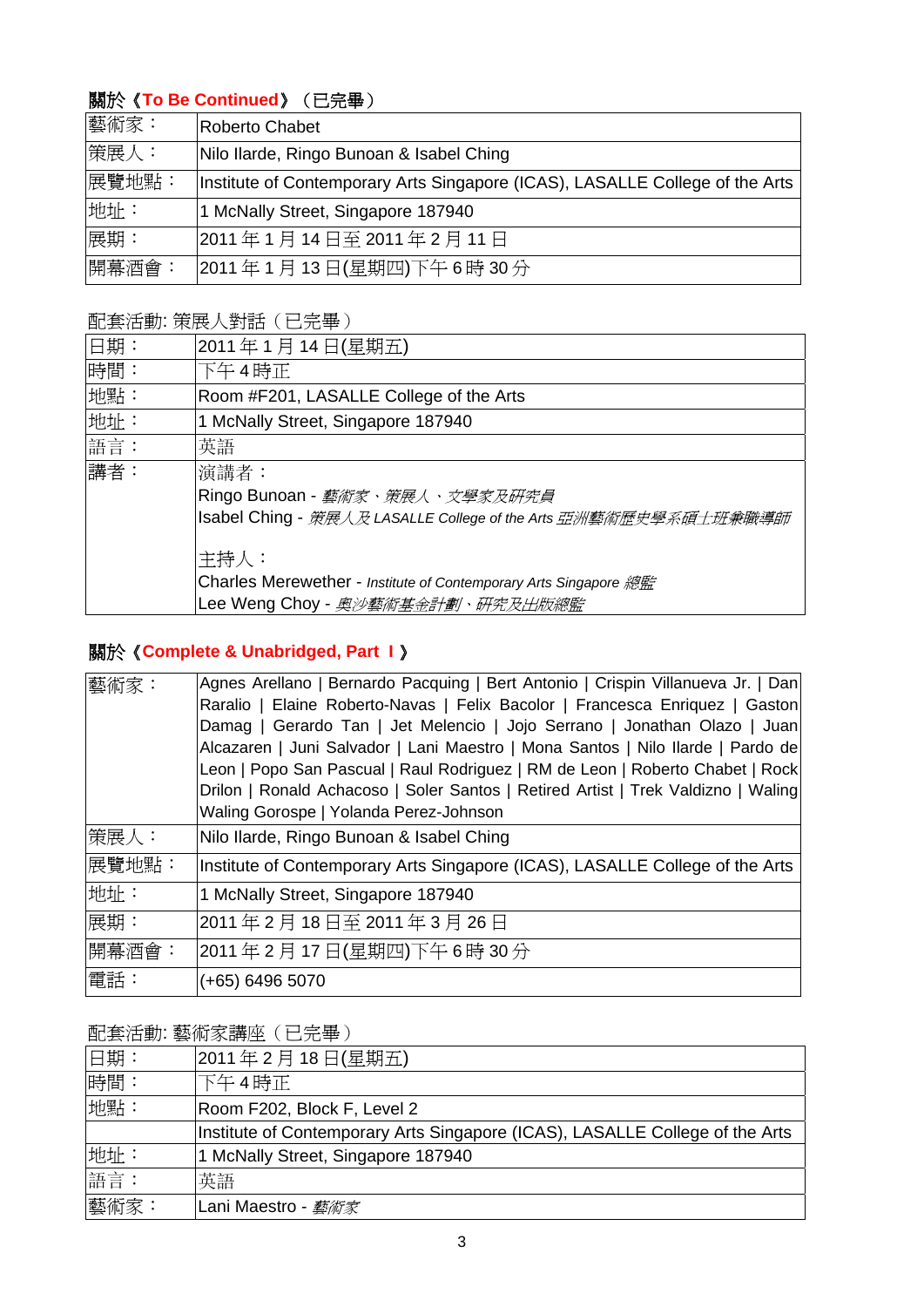# 關於《**Complete & Unabridged, Part II** 》

| 藝術家:  | Aba Lluch Dalena   Al Cruz   Alvin Villaruel   Alvin Zafra   Amy Aragon   Annie    |
|-------|------------------------------------------------------------------------------------|
|       | Cabigting   Argie Bandoy   Bea Camacho   Bembol de la Cruz   Cocoy Lumbao          |
|       | Erik Sausa   Ernest Concepcion   Gary-Ross Pastrana   Geraldine Javier   Jayson    |
|       | Oliveria   Jay Ticar   Jed Escueta   Jonathan Ching   Jucar Raquepo   Kaloy        |
|       | Olavides   Katya Guerrero   Keiye Miranda   Kiri Lluch Dalena   Kreskin Sugay      |
|       | Lea Lim   Lena Cobangbang   Louie Cordero   Lui Medina   Maria Taniguchi           |
|       | Mariano Ching   Mawen Ong   Mike Crisostomo   Miko Sandejas   MM Yu   Nona         |
|       | Garcia   Norberto Roldan   Patricia Eustaquio   Paul Mondok   Paulo Vinluan   Pipo |
|       | Alido   Poklong Anading   Pow Martinez   Ranelle Dial   Reg Yuson   Ringo Bunoan   |
|       | Robert Langenegger   Roberto Chabet   Romeo Lee   Sam Kiyoumarsi   Wire            |
|       | Tuazon   Yasmin Sison   Yason Banal                                                |
| 策展人:  | Gary Pastrana, Ringo Bunoan & Isabel Ching                                         |
| 展覽地點: | 奧沙觀塘                                                                               |
| 地址:   | 香港九龍觀塘鴻圖道 73-75 號建大工業大廈 5 樓                                                        |
| 展期:   | 2011年3月5日至2011年5月9日                                                                |
| 開幕酒會: | 2011年3月4日(星期五)下午6時正                                                                |
| 電話:   | (852) 2793 4817                                                                    |

## 配套活動: 藝術家工作坊

| 旧期:  | 2011年3月5日(星期六)                                             |
|------|------------------------------------------------------------|
| 時間:  | 上午10時30分                                                   |
| 地點:  | 奧沙觀塘                                                       |
| 地址:  | 香港九龍觀塘鴻圖道 73-75 號建大工業大廈 5 樓                                |
| 語言:  | 英語                                                         |
| 藝術家: | Yason Banal – University of the Philippines 電影研究導師、藝術家及策展人 |

### 研討會

| 2011年3月5日(星期六)                                                         |
|------------------------------------------------------------------------|
| 下午4時正                                                                  |
| 奧沙觀塘                                                                   |
| 香港九龍觀塘鴻圖道 73-75 號建大工業大廈 5 樓                                            |
| 英語                                                                     |
| 演講者:                                                                   |
| Ringo Bunoan - 藝術家、策展人、文學家及研究員                                         |
| <b>Isabel Ching</b> - 策展人及 LASALLE College of the Arts 亞洲藝術歷史學系碩士班附屬導師 |
| Ark Fongsmut - 曼谷大學美術館策展人                                              |
| Gary Pastrana - 藝術家、馬尼拉 Future Prospects 藝術空間統籌及創辦人之一                  |
| John Batten - 文學家、藝術評論家、策展人及計劃人                                        |
|                                                                        |
| 主持人:                                                                   |
| Charles Merewether - Institute of Contemporary Arts Singapore 總監       |
| Lee Weng Choy - 奧沙藝術基金會企劃、研究及出版總監                                      |
|                                                                        |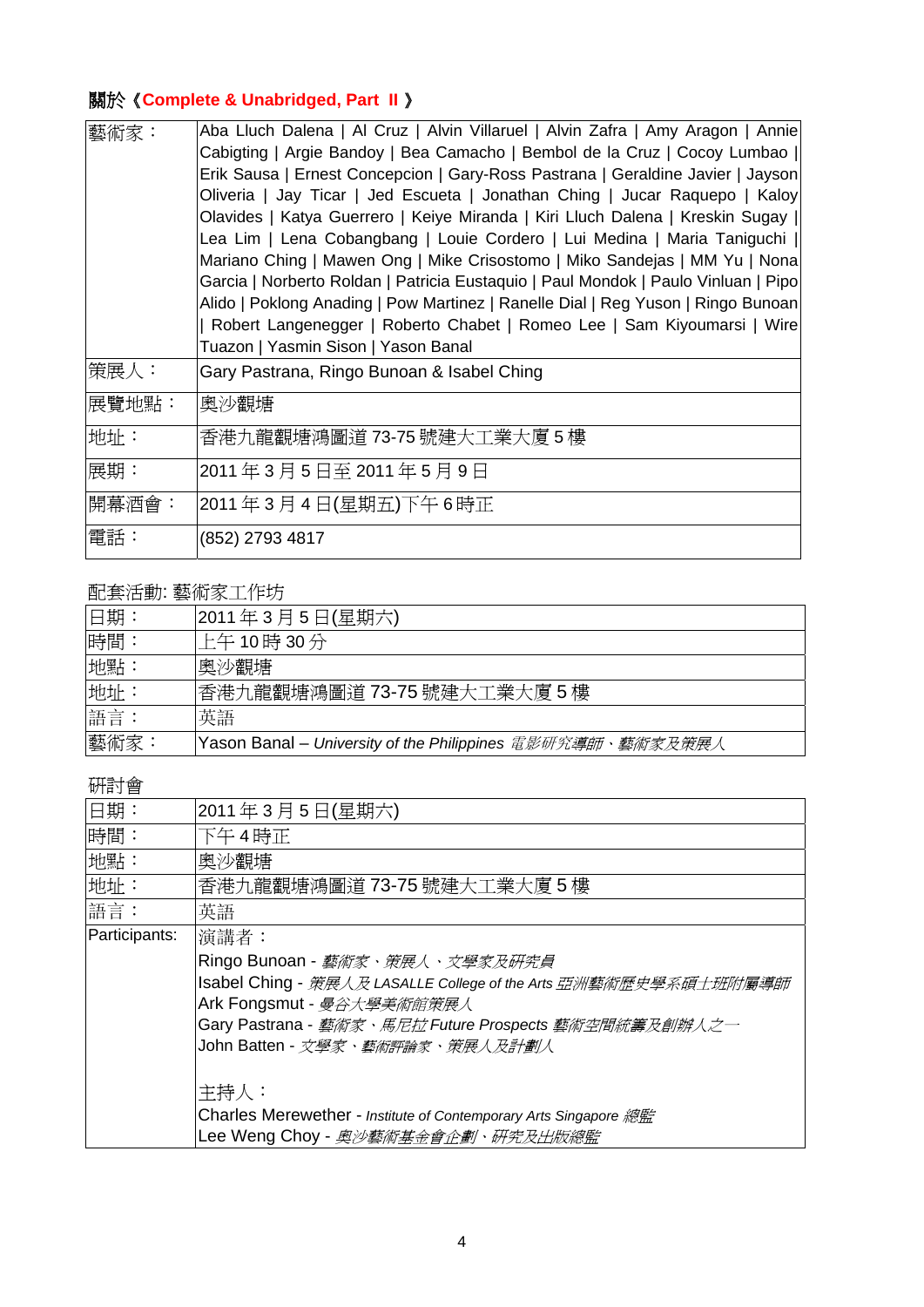# 關於《**Intermediate Geography**》

| 藝術家: | <b>Roberto Chabet</b> |  |
|------|-----------------------|--|
|      |                       |  |

- 策展人: Nilo Ilarde
- 展覽地點: 奧沙蘇豪
- 地址: 香港中環蘇豪堅道 45 號地下
- 展期: 2011 年 3 月 5 日至 2011 年 5 月 9 日
- 電話: (852) 2537 0688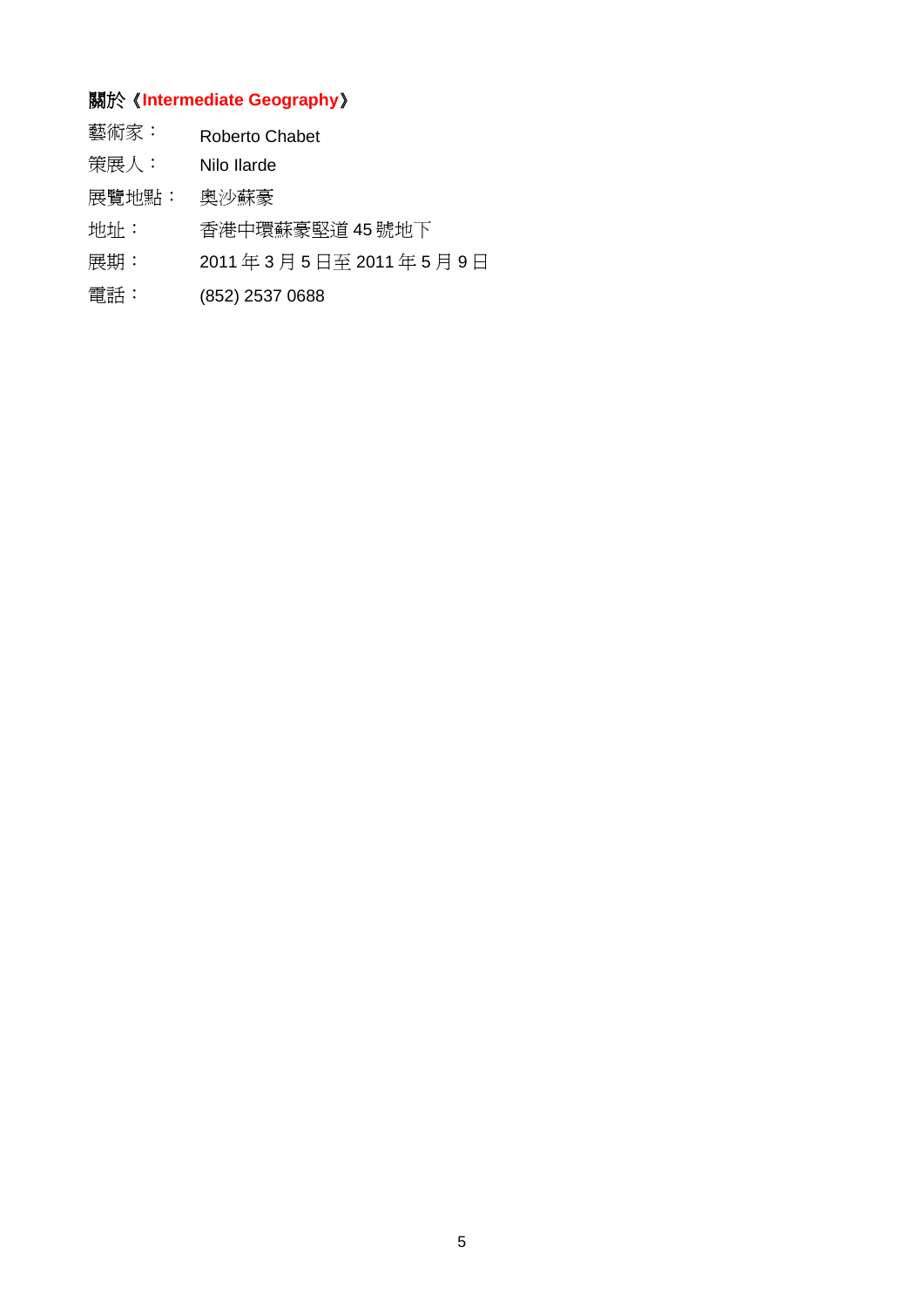#### 藝術家 **Roberto Chabet** 簡介

Roberto Chabet 是菲律賓開創概念藝術的藝術家。自一九六一年首個個人展覽, Chabet 先 生透過藝術品批判現代主義,藉以奠定當代藝術在菲律賓的發展根基。他的作品極具多元 化,其中包括: 油書、繪圖、拼貼、雕塑及裝置藝術。他成功地跳出社會主流的現代思想中 簡易分類的定律。他不但於抽象的概念尋找更深遠的意義,還慣用日常用品和隨手拈來的東 西,在世俗生活中找尋新的領悟。

Chabet 先生於一九六一年畢業於 University of Santo Tomas 建築系,同年,他在 Luz Gallery 舉行首個個人展覽。由一九六零至一九七零年期間, 他任職 CCP 的始創館長, 並創 設 Thirteen Artists 獎項。對年輕藝術家的成就給予肯定。一九七零年 Chabet 先生領導藝術 19 国際 Shop 6, 並在 University of the Philippines, College of Fine Arts 執教達三十年之久。 他提倡重視想法多於形式的理論。一九七零年他創設了地標藝術展覽,率先推介當代熱衷創 作,具有豐富創意的年輕馬尼拉藝術家的作品。一九七二年, Chabet 先生先後榮獲公共藝 術文化遣產獎項,馬尼拉視覺藝術大獎,並於一九九八年獲得百周年視覺藝術榮譽大獎。

#### 關於奧沙藝術基金

奧沙藝術基金 (Osage Art Foundation; 下稱 OAF) 於二零零四年成立,是一個非牟利國際慈 善機構,致力推廣文化交流、創意藝術教育以及外展工作。本基金的使命是持守著深化亞洲 區域文化意識培養而 OAF 舉辦的展覽是建基於廣泛的研究,目的是發佈強而有力的佐證, 藉以推廣具代表性的新晉畫家。OAF 鼓吹社區參與,提倡透過教育和製造更多於藝術接觸 的機會讓藝術成為日常生活中重要的一部份。

請瀏覽 [www.oaf.cc](http://www.oaf.cc/) 獲取更多信息。

#### 關於 **Institute of Contemporary Arts Singapore**

Institute of Contemporary Arts Singapore (ICAS) 是位於新加坡 LASALLE 藝術學院的策 展部。它負責經營的畫廊有一千五百平方米的展覽空間,致力探索實驗性的藝術,設計和媒 體的做法。ICAS 策展方案重於展示當代藝術,有利於學生、藝術家和公眾人士,提升他們 的文化修養。為支持據實驗性和新的概念,ICAS 舉辦的節目時常挑戰保守的思維。 請瀏覽 [www.lasalle.edu.sg](http://www.lasalle.edu.sg/) 獲取更多信息。

#### 關於亞洲文化協會 **Asian Art Council**

亞洲文化協會 (Asian Cultural Council) 是一個非營利機構,透過各個獎助計書,促進美國 與亞洲國家之間,在視覺和表演藝術方面的文化交流。亞洲文化協會是約翰·洛克菲勒三世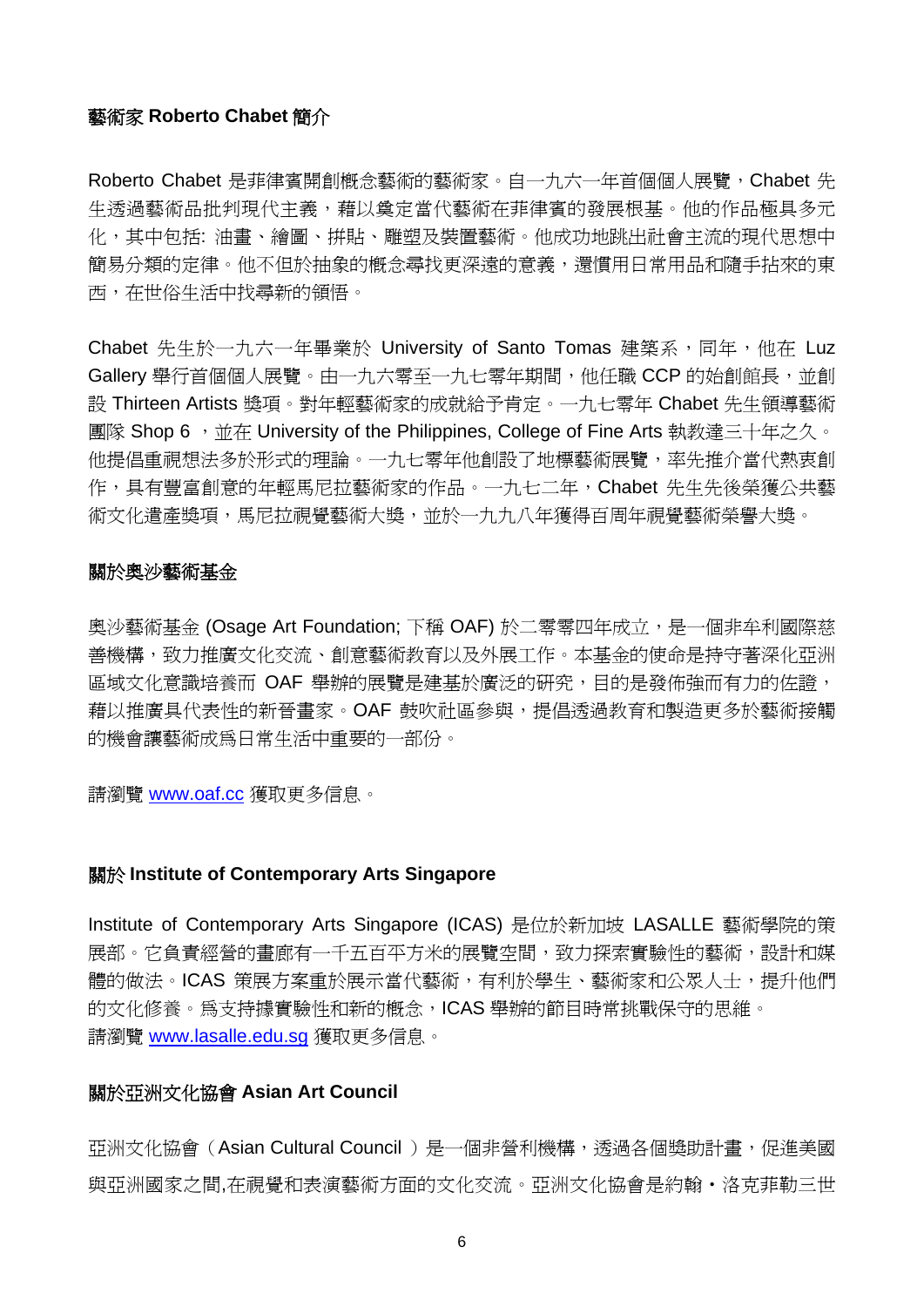(John D. Rockefeller 3rd)於一九六三年所創立的·成立迄今愈四十年,已贊助了將近四 千位美洲以及亞洲的藝術家。而美洲與亞洲各個獎助計畫主要是透過與企業、基金會合作以 及個人捐款籌募基金,獎助藝術家。

### 關於 **King Kong Art Projects Unlimited**

King Kong Art Projects Unlimited 是一個通過展覽、講座、教育活動、研究、記錄、出版和 其他與藝術有關的計劃來支持菲律賓的非牟利機構。其機構由 Ringo Bunoan、Nilo Ilarde, Mawen Ong, Soler Santos 及 MM Yu 於二零一零年成立。

#### 傳媒查詢

#### 新加坡

| Kimberly Shen [英語] |                              |
|--------------------|------------------------------|
| 電話:                | (65) 6496 5075               |
| 傳真:                | $(65)$ 6496 5065             |
| 電郵:                | kimberly.shen@lasalle.edu.sg |

# 香港

| 劉湜宜 (Joyce Lau) |                           |
|-----------------|---------------------------|
| 電話:             | (852) 2793 4817           |
| 傳真:             | (852) 3007 2988           |
| 雷郵:             | joycelau@osagegallery.com |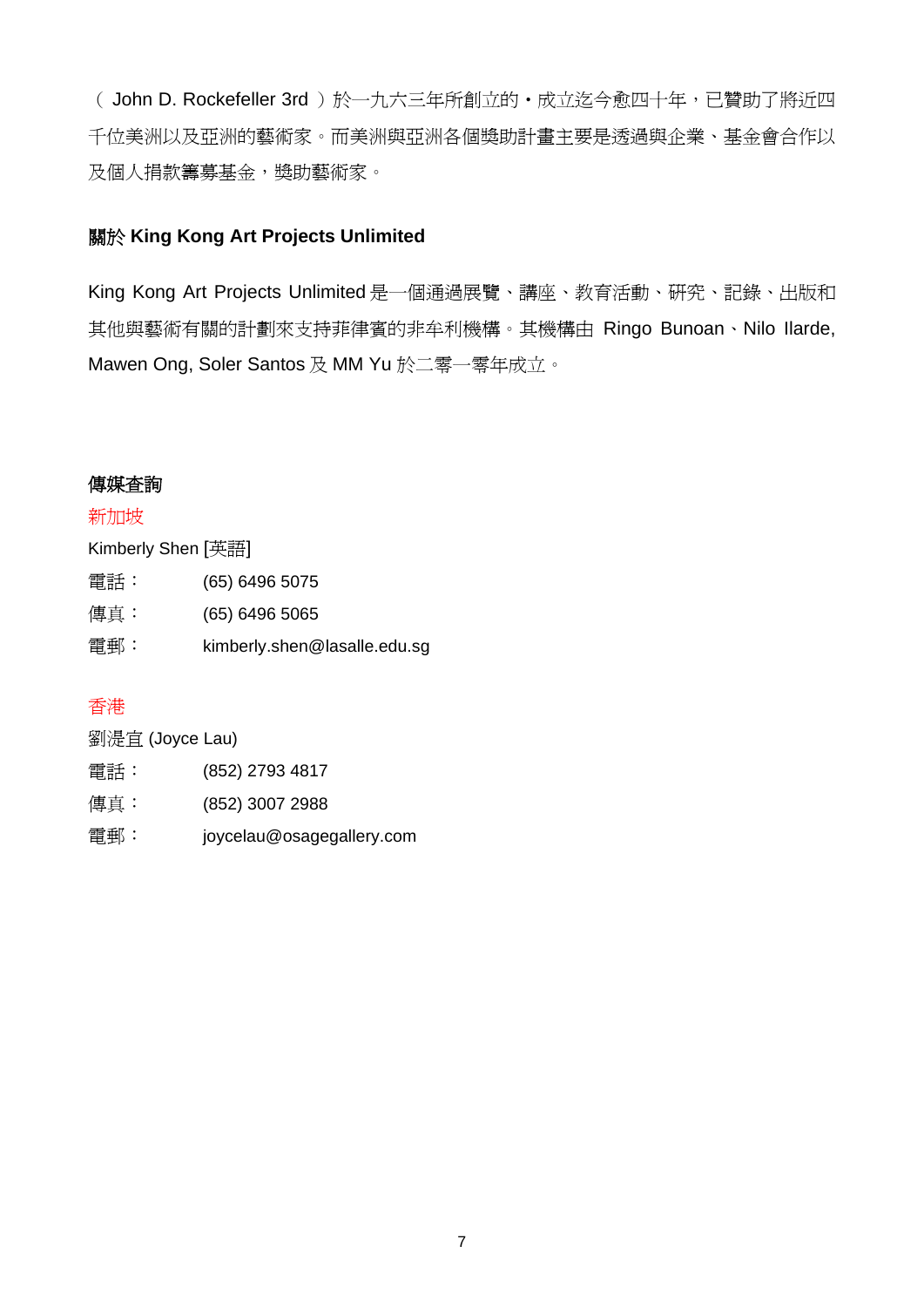

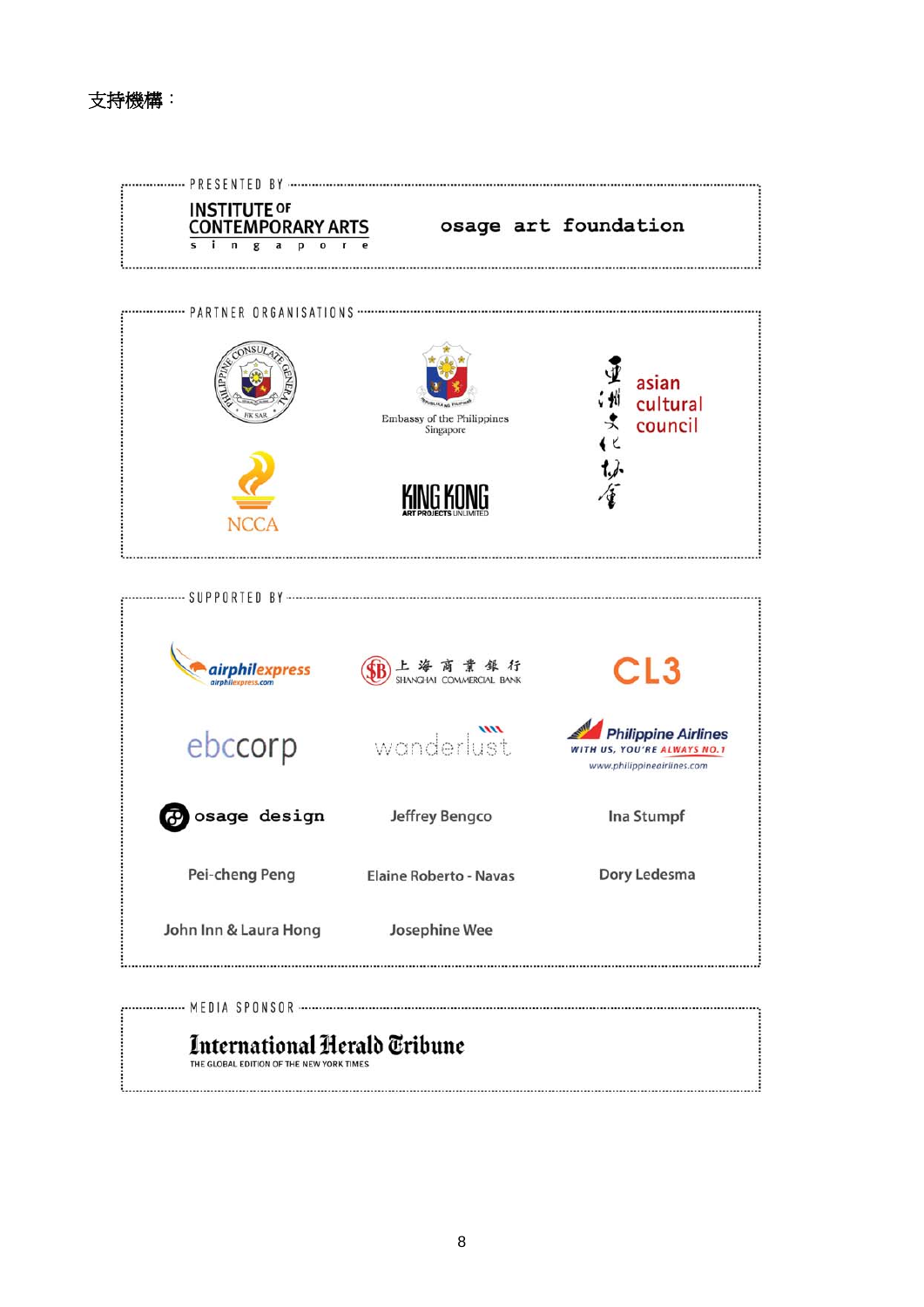# 作品圖像

《**TO BE CONTINUED**》



Installation View, Institute of Contemporary Arts Singapore, LASALLE College of the Arts Photos courtesy of At Maculangan / Pioneer Studio, Manila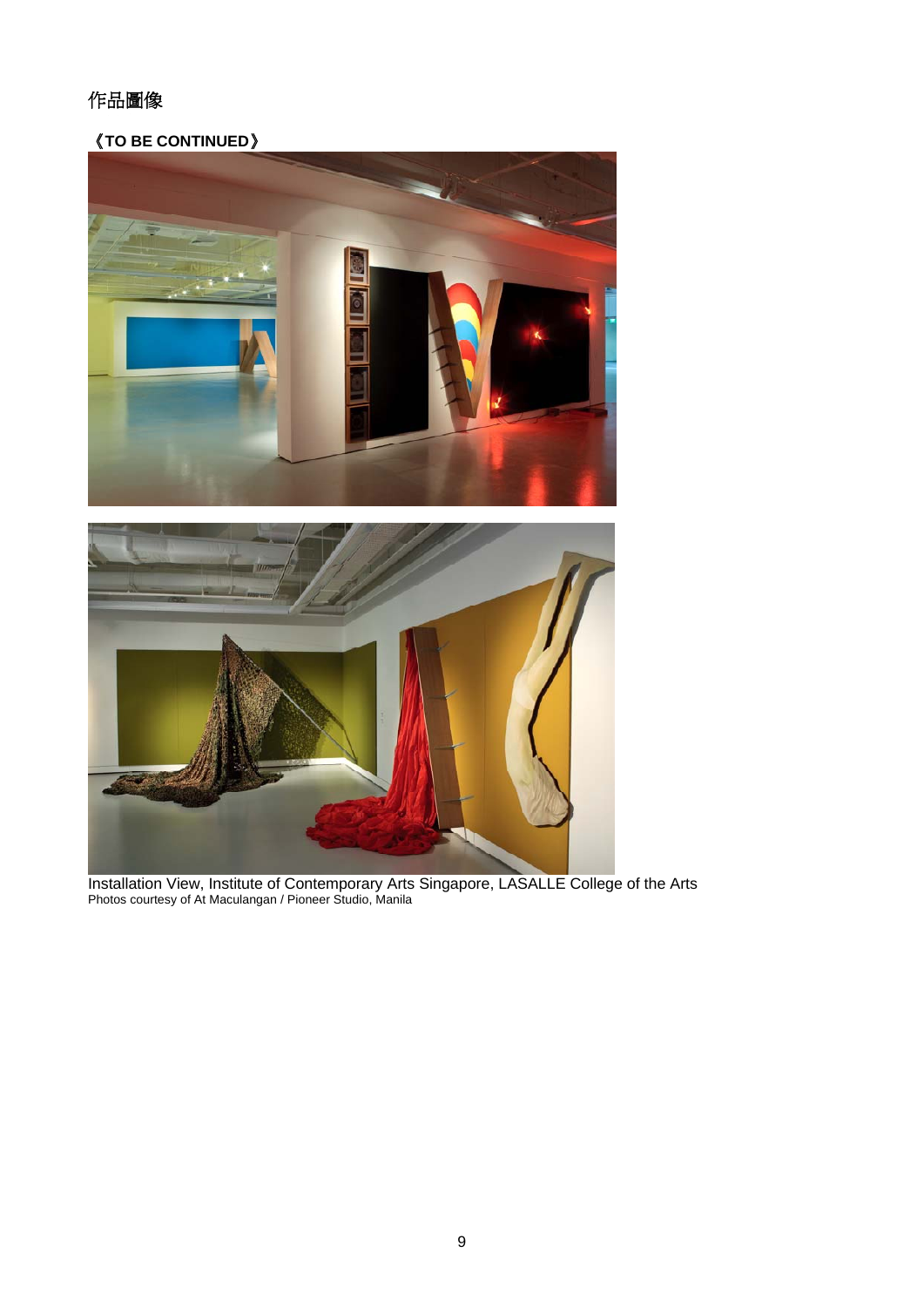# 《**COMPLETE AND UNABRIDGED PART I**》



Roberto Chabet, **Complete & Unabridged**, 2010, Neon, plywood, metal bracket, transformer, 488cm X 30cm X 17cm Image courtesy of MM Yu



Felix Bacolor, TERMINAL, 2010, Installation,1067cm X 61cm X 61cm Image courtesy of MM Yu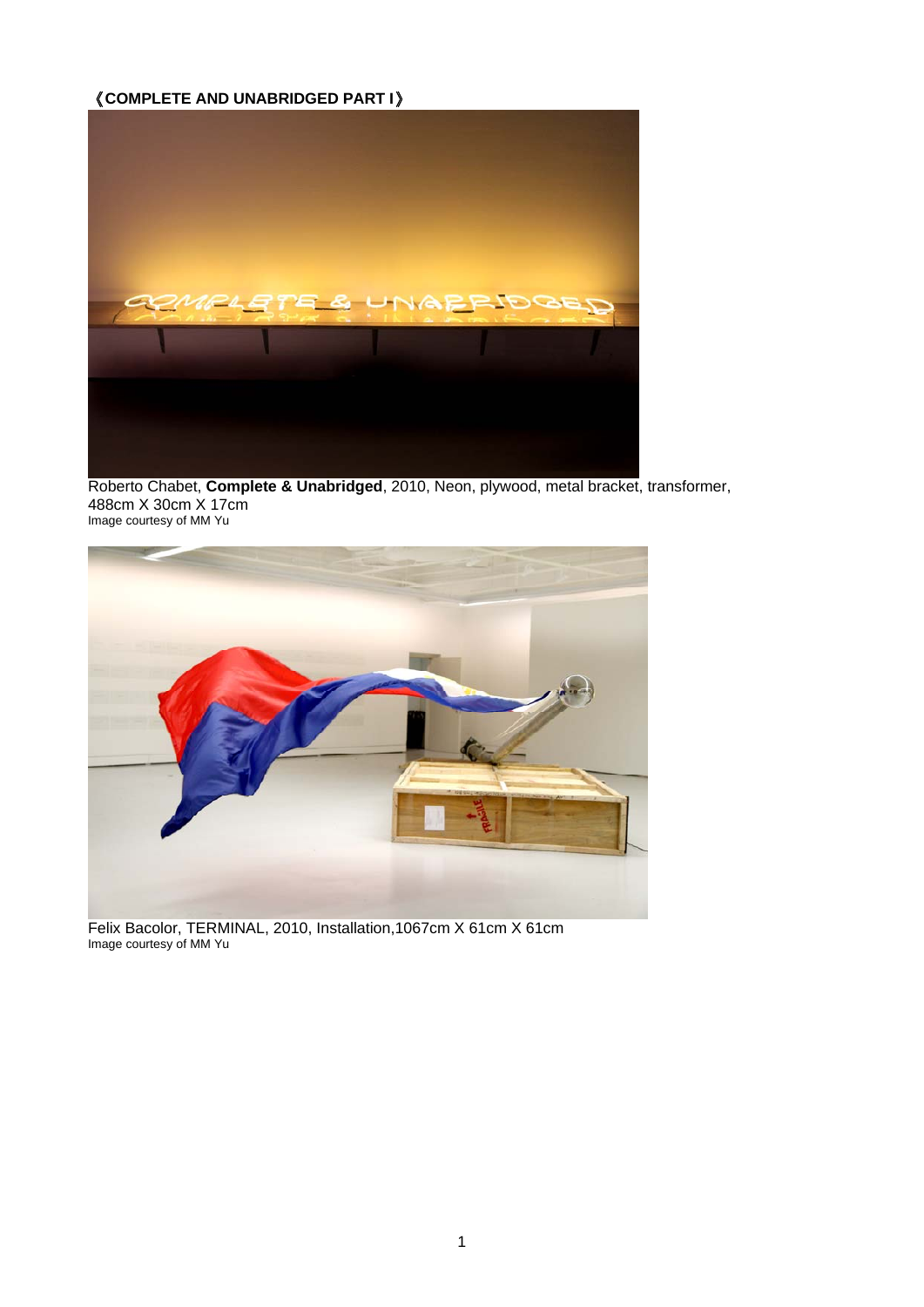

Juan Alcazaren, **INVOLUNTARY**, 2009, Installation, Dimensions Variable Image courtesy of MM Yu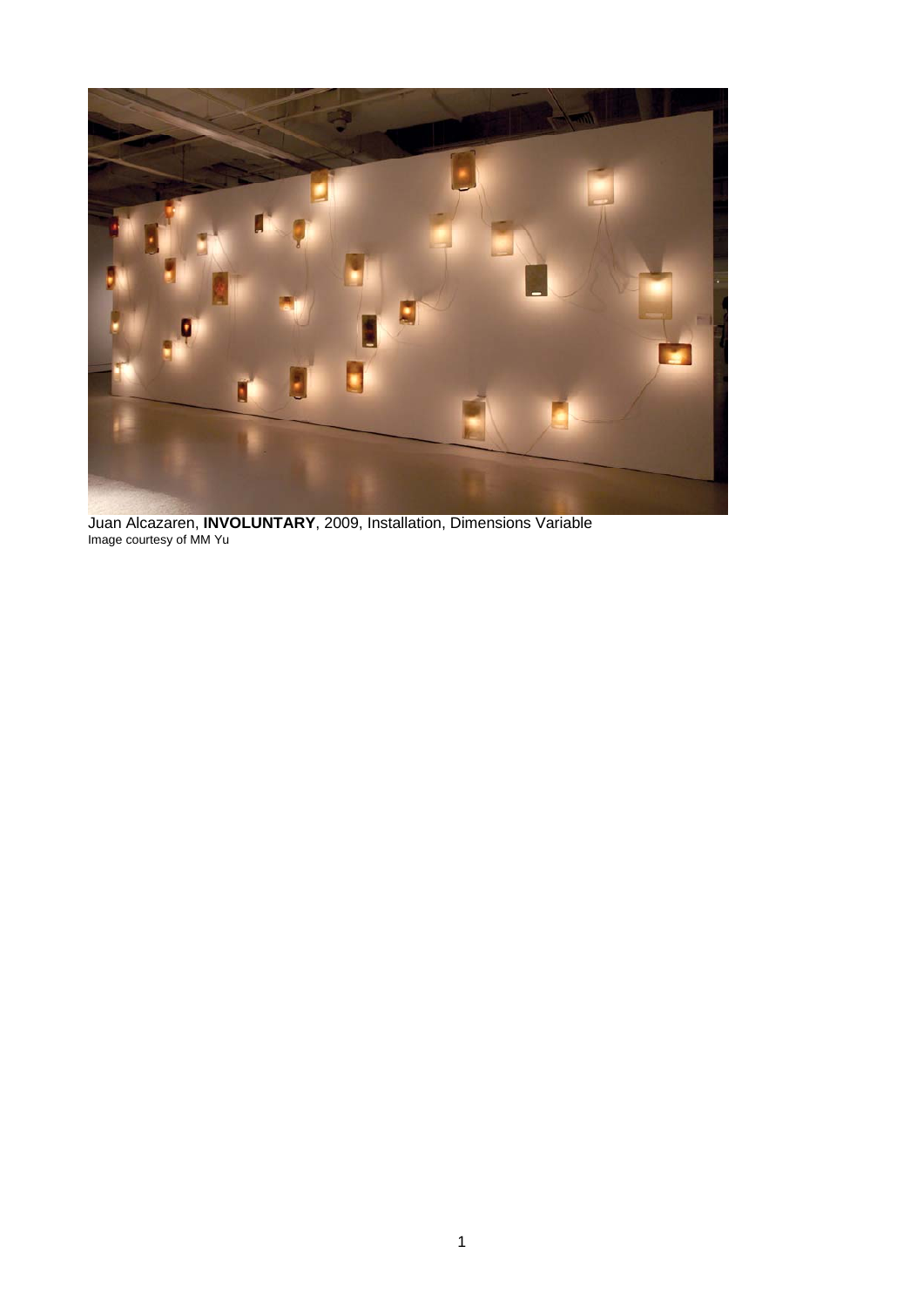# 《**COMPLETE & UNABRDIGED PART II**》



Kaloy Olavides, **Etherealscape: Full Screen**, 2008, Collage, 122cm X 122cm



Gary-Ross Pastrana, **Stream**, 2008, Re-assembled boat, 585cm